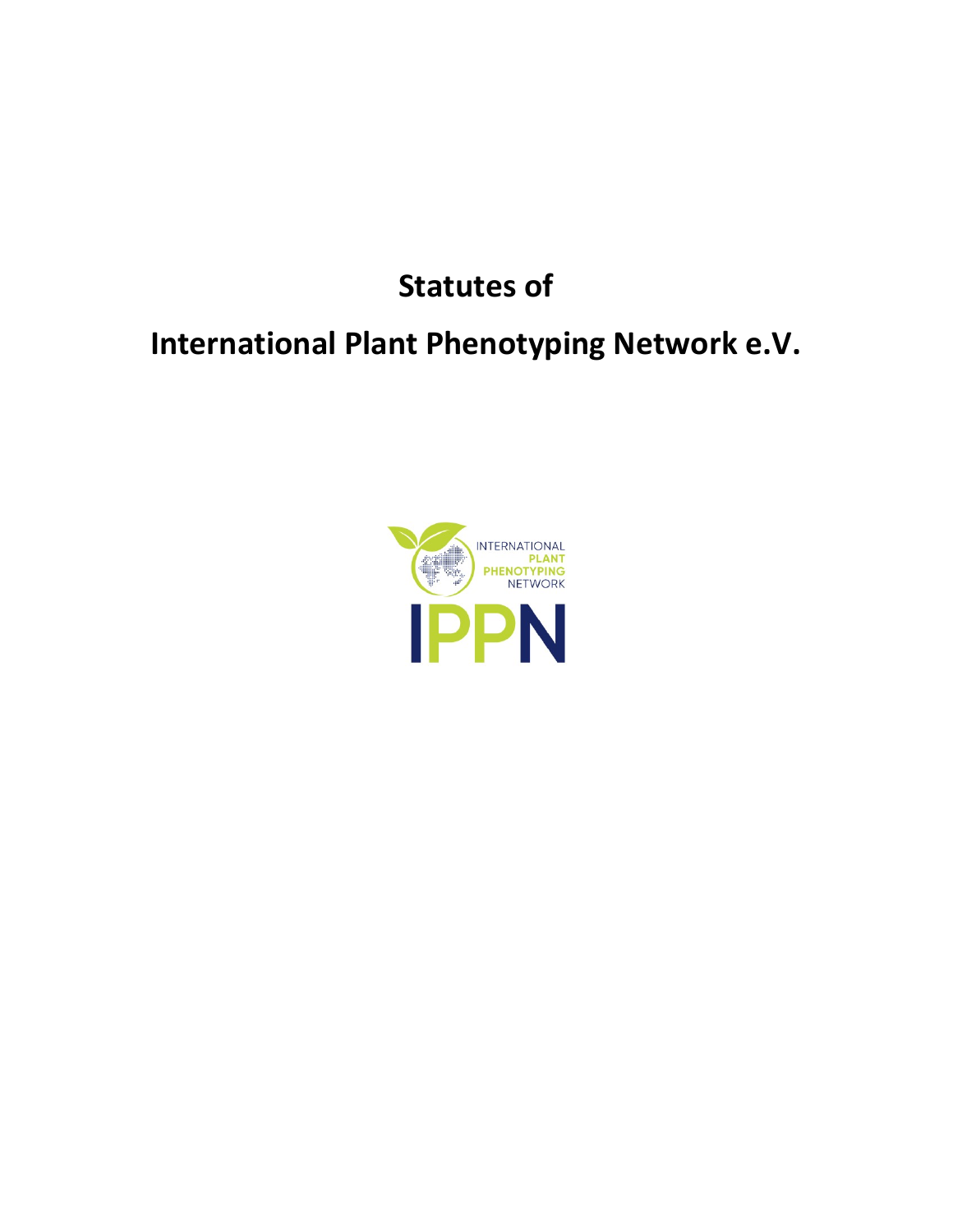

## **Preamble**

Plants have always been essential elements for future grand challenges of our society such as food/ feed supply, the resource and materials scarcity, the climate as well as the energy challenge. Integrating approaches across all scales of plant systems from molecular to field applications are necessary to develop sustainable plant production with higher yield using limited resources of land, water and nutrients and to ensure and improve the quality characteristics required for traditional and novel utilization of plants for the future.

The quantitative analysis of structure and function of plants, the phenotyping of plants, has become a major bottleneck in research and applied use of plants. Innovative technological approaches targeting relevant traits are needed to quantitatively address key processes and understand the dynamic interactions between genetic constitution, molecular and biochemical processes with physiological responses leading to the development of phenotypes.

IPPN aims at providing all relevant information about plant phenotyping. The goal is to increase the visibility and impact of plant phenotyping and to use existing synergies by enabling communication and cooperation within the plant phenotyping community. The goal of IPPN is to foster communication between different stakeholders from academia, industry, policy and general public to ensure distribution of information by enabling and supporting events such as workshops and symposia, promoting the establishment of different working groups, and assemble and distribute all relevant information about plant phenotyping in a web based platform.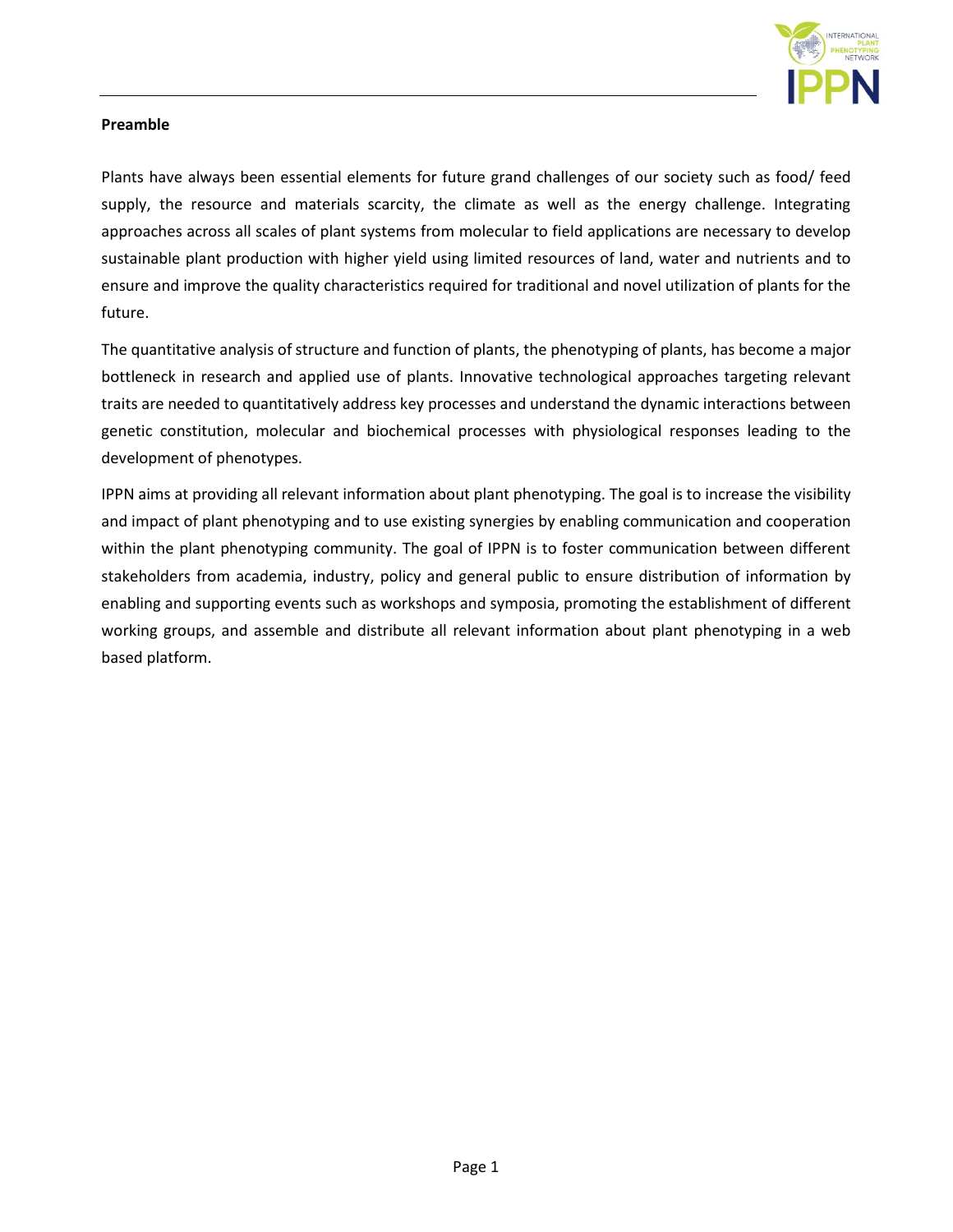

## **§ 1 Name, location, year**

(1) The Association shall be registered with the following name:

"International Plant Phenotyping Network e. V." and has it registered office in Jülich under the following address:

Forschungszentrum Jülich GmbH 52425 Jülich Germany

(2) The financial year is the calendar year unless the Executive Board decides differently.

(3) The Association is politically and denominationally neutral and pursues non-profit purposes according to Section "Tax-privileged purposes" (*Steuerbegünstigte Zwecke*) of the Fiscal Code of Germany (*Abgabenordnung*).

(4) The Association is registered at the commercial register of the Amtsgericht Dürren: VR 2580.

#### **§ 2 Purpose of the Association**

 $\overline{a}$ 

(1) The purpose of the Association<sup>1</sup> is the promotion of science and research in the field of plant phenotyping and consists particularly in

i) the establishment of a global network through the association of institutions in order to use existing synergies, identify and reduce potential bottlenecks, initiate joint projects, as well as to foster communication and cooperation between different stakeholders from academia, industry and general public,

- ii) the increase of visibility and impact of plant phenotyping beyond its own research community,
- iii) to facilitate the interdisciplinary training needed for effective phenotype research.

(2) The Association realizes the purpose through:

i) organization of symposia, workshops, summer schools with different stakeholders,

ii) creation of working groups with focus on different topics to identify existing potentials and shortcomings and to develop solutions in joint workshops and publications,

iii) identification and initiation of research projects, particularly to establish plant phenotyping in new regions,

iv) implementation of advanced training classes and the exchange of personnel.

<sup>1</sup> "Association" means a registered Association under German Law (§§ 21ff German Civil Code (*Bürgerliches Gesetzbuch*)). The Association itself has legal capacity and can therefore undertake legal actions.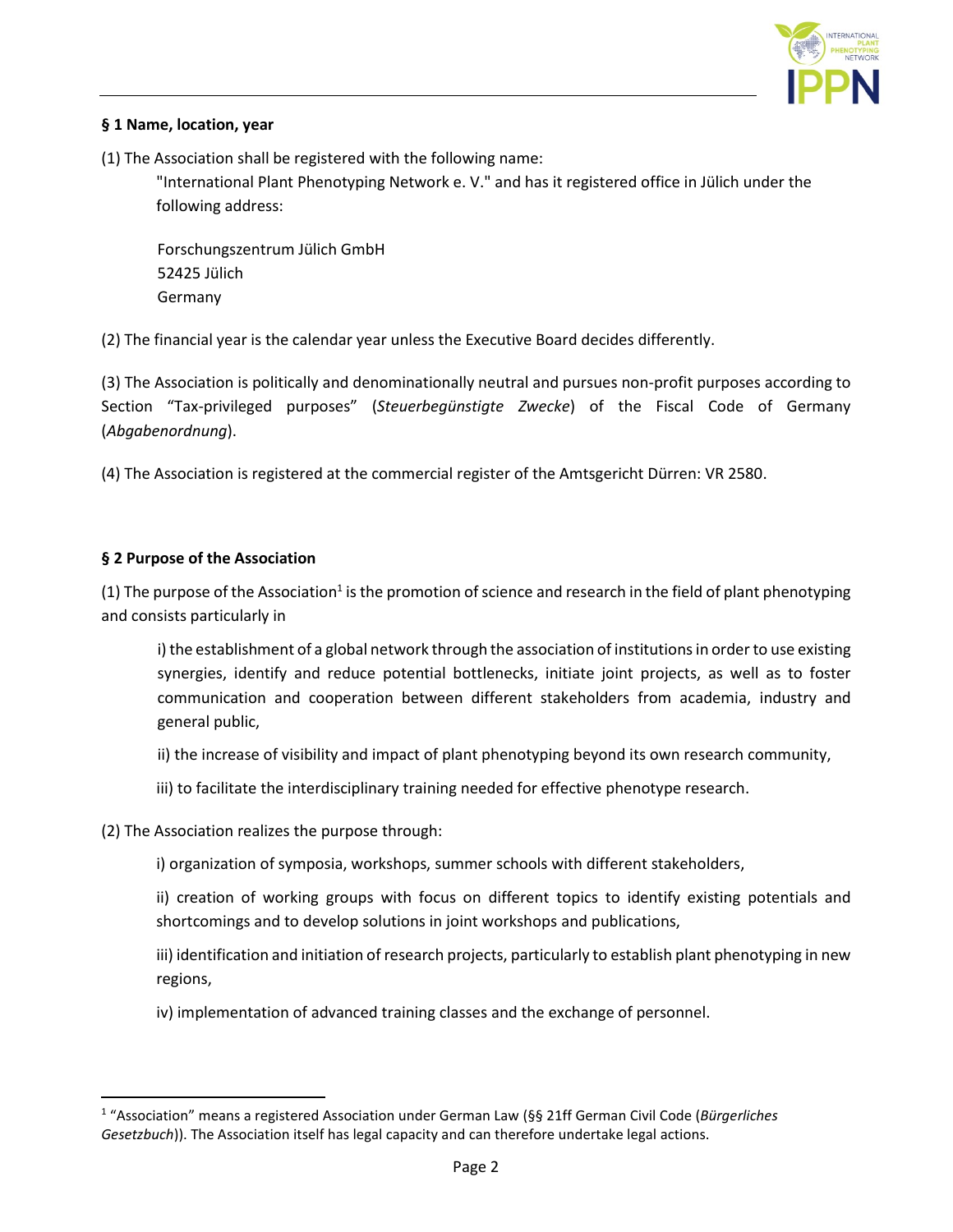

(3) The Association pursues exclusively and directly non-profit purposes. It acts in a selfless manner and does not primarily pursue its own economic interests and purposes.

(4) The funds may only be used for statutory purposes such as supporting the IPPN Coordination Office and the realization of the purposes of the Association. No person shall be favored by expenditures that are unrelated to the purpose of the Association, or by unreasonable high payment. Each Member and their representatives shall comply with the rules of the United Nations Convention against Corruption<sup>2</sup>. The members of the Association do not receive any grants out of the funds of the Association.

(5) In case of dissolution or liquidation of the Association or loss of its tax privilege the funds of the Association will be donated to the charity organization "Verein der Freunde und Förderer des Forschungszentrums Jülich e.V.", who must use the funds directly and exclusively for its own charitable objectives.

(6) Upon the dissolution or liquidation of the Association or the loss of the tax privilege, the Members do not retrieve their membership fees and are not entitled to claim the funds of the Association. This also applies to resigning Members.

## **§ 3 Members**

 $\ddot{\phantom{a}}$ 

(1) Membership is open to the following membership groups:

- (a) Academia (public) group
	- i) academic institutions such as universities or research institutions;
	- ii) clusters comprising up to three academic institutions from one country;
	- iii) nonprofit organizations;
- (b) Industry (private) group
	- (i) commercial legal entities;
	- (ii) clusters comprising up to three SMEs (small- and medium-sized enterprises)3

A natural person, not being the legal representative of one of the above mentioned groups, cannot become a member.

Membership in cluster a) ii) and b) ii) shall be regarded as regular membership. A change into an membership outside the cluster requires a new application in accordance with paragraph 3, 4 and 5.

(2) Members shall pay an annual contribution of currently 3000 EUR. The same applies to clusters in accordance with §1 a ii) and b ii), which will pay an annual contribution as a group. Members from LDC

<sup>2</sup> http://www.unodc.org/documents/treaties/UNCAC/Publications/Convention/08-50026\_E.pdf

<sup>&</sup>lt;sup>3</sup> http://ec.europa.eu/growth/smes/business-friendly-environment/sme-definition\_de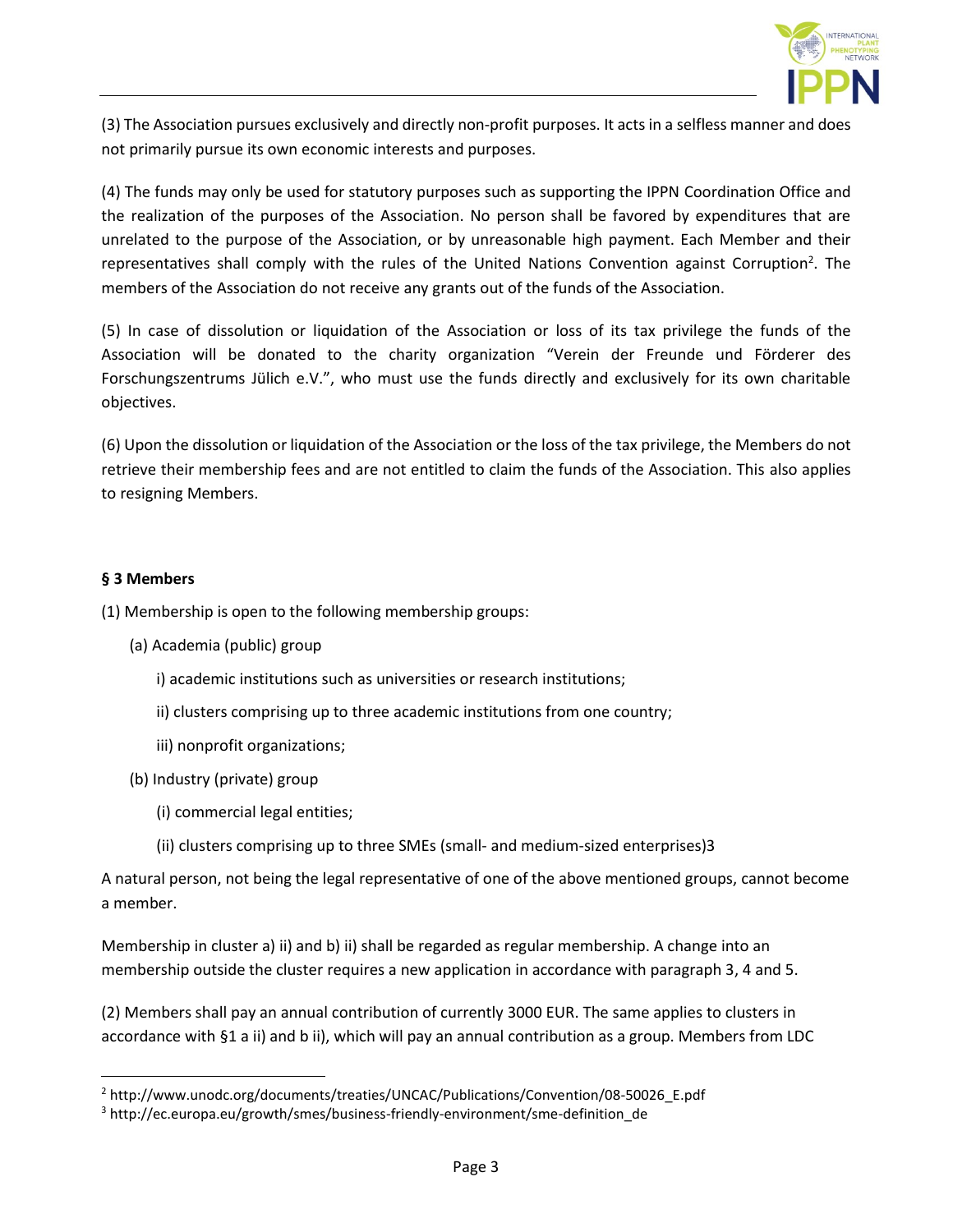

countries pay an annual contribution of 500 EUR. The same applies to clusters according to §1 a ii and b ii) from LDC countries<sup>4</sup>, which shall pay only one annual contribution in total.

(3) An application for membership shall be made in writing and contain necessary information, such as address, membership group.

4) The Executive Board shall decide on the application and inform the General Assembly at its next meeting.

(5) The Executive Board shall notify the applicant about the decision within three weeks after the decision has been taken. A rejection of an application does not need to state the grounds for refusal.

(6) The membership shall be effective upon admittance by the General Assembly and payment of the membership fee.

## **§ 4 End of the membership**

(1) The Membership ends:

i) with the loss of legal capacity of the concerned Member, e.g. removal from the commercial register,

- ii) by withdrawal,
- iii) by expulsion from the Association,
- iv) a change in the executive board of a member

(2) A Member may declare withdrawal of membership for any reason by written notice sent to the Executive Board to the registered address of the Association with effect at the end of a year with observance of a notice period of two months.

(3) At the end of membership in the Association, there will no refund of membership dues.

(4) A Member may be expelled from the Association by a decision of the General Assembly taken in accordance with § 8 (6) for good cause only.

(a) Good cause is given if the membership is unacceptable to the Association, in particular in the following cases:

i) a serious breach by that Member of the provisions of these Statutes, the internal regulations or the decisions of its bodies, which cannot be remedied or is not remedied within 30 calendar days after a written notice sent to that effect by the Executive Board;

 $\overline{a}$ 

<sup>4</sup> https://unstats.un.org/unsd/methodology/m49/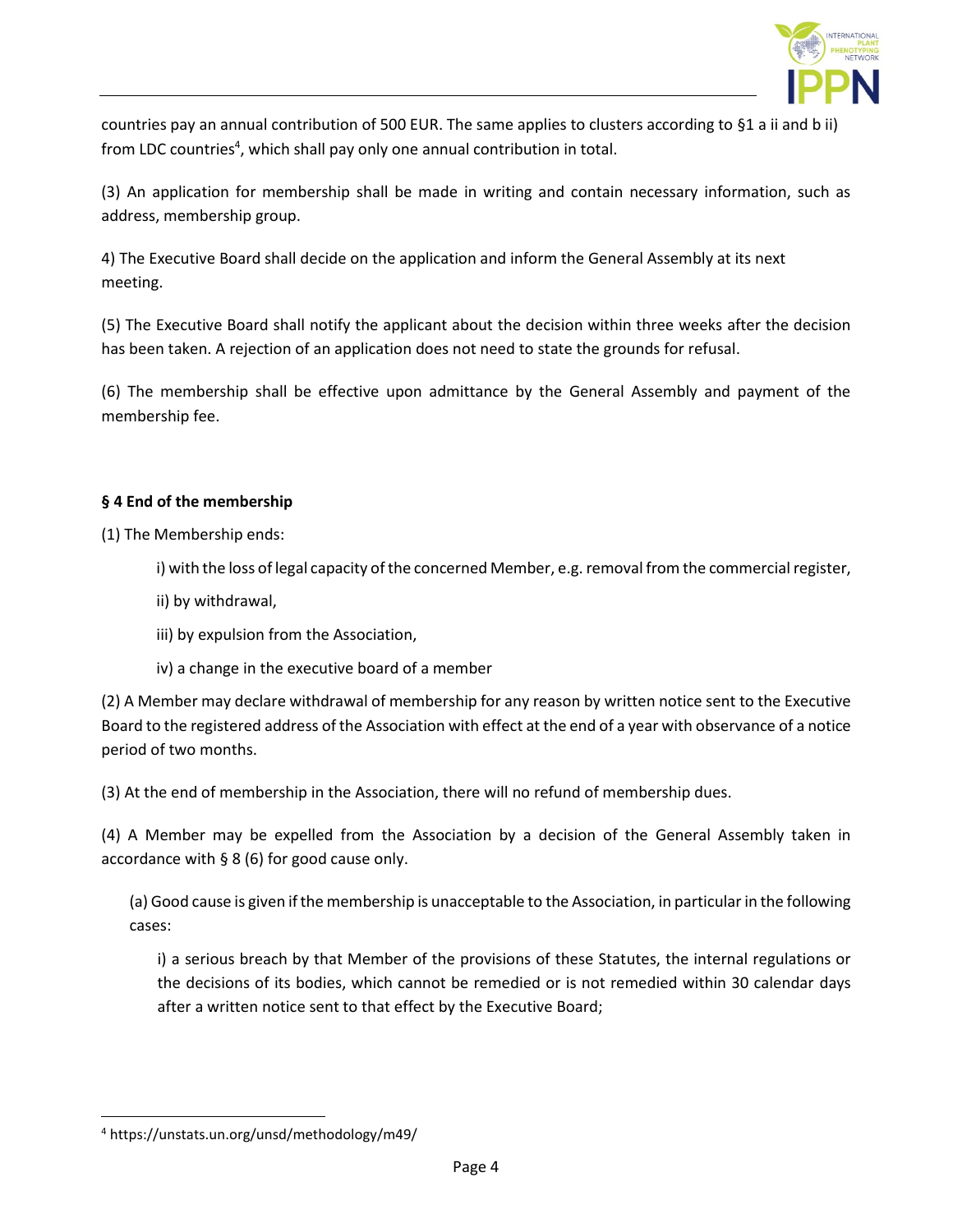

ii) bringing the Association into disrepute or similar unethical behavior, as judged by the General Assembly.

(b) Prior to the decision, the Member, whose membership is to be terminated, shall have the opportunity to communicate its views about the envisaged exclusion either by oral or by written statement to the General Assembly. The concerned Member shall be notified by registered post at least 28 calendar days in advance of the meeting of the General Assembly of the intention to exclude it and the reasons for doing so. During the time of pending decision the concerned Member is suspended and can therefore not execute any rights of Membership, notably his voting rights.

(c) The expulsion decision sets forth the grounds on which the expulsion is based but, apart from this, the decision does not need to be justified and is final. The expulsion, shall be effective as of the date of the decision of the General Assembly and the expulsion must be notified to the Member concerned by registered letter with acknowledgment of receipt within fifteen calendar days.

## **§ 5 Structure of the Association**

- (a) The legal bodies of the Association are:
	- i) the General Assembly,
	- ii) the Executive Board,
- (b) Other bodies of the Association are:
	- i) the assembly of the academic and industry sections
	- ii) the academic and industry section boards

#### **§ 6 The General Assembly**

(1) The General Assembly is responsible for stipulating the strategic objectives and general goals of the Association. It determines the guidelines of the Association and has all powers necessary for realizing the purpose of the Association. It is responsible for all affairs of the Association that are not delegated to another body.

(2) The General Assembly consists of one representative of each Member. A cluster is represented by one representative. Each Member shall be represented by its legal representative or appoint one natural person as representative to the General Assembly by a written power of attorney (letter or e-mail). Each such representative of a Member shall be deemed to be duly authorized to deliberate, negotiate and decide on all matters. The power or attorney may also indicate the representative's deputy.

(3) In addition to its own capacity to represent a Member by virtue of the articles of association of the Member, a representative may represent maximum one other Member.

(4) The General Assembly may give directions to the Executive Board, delegate tasks and establish binding guidelines by implementing internal rules.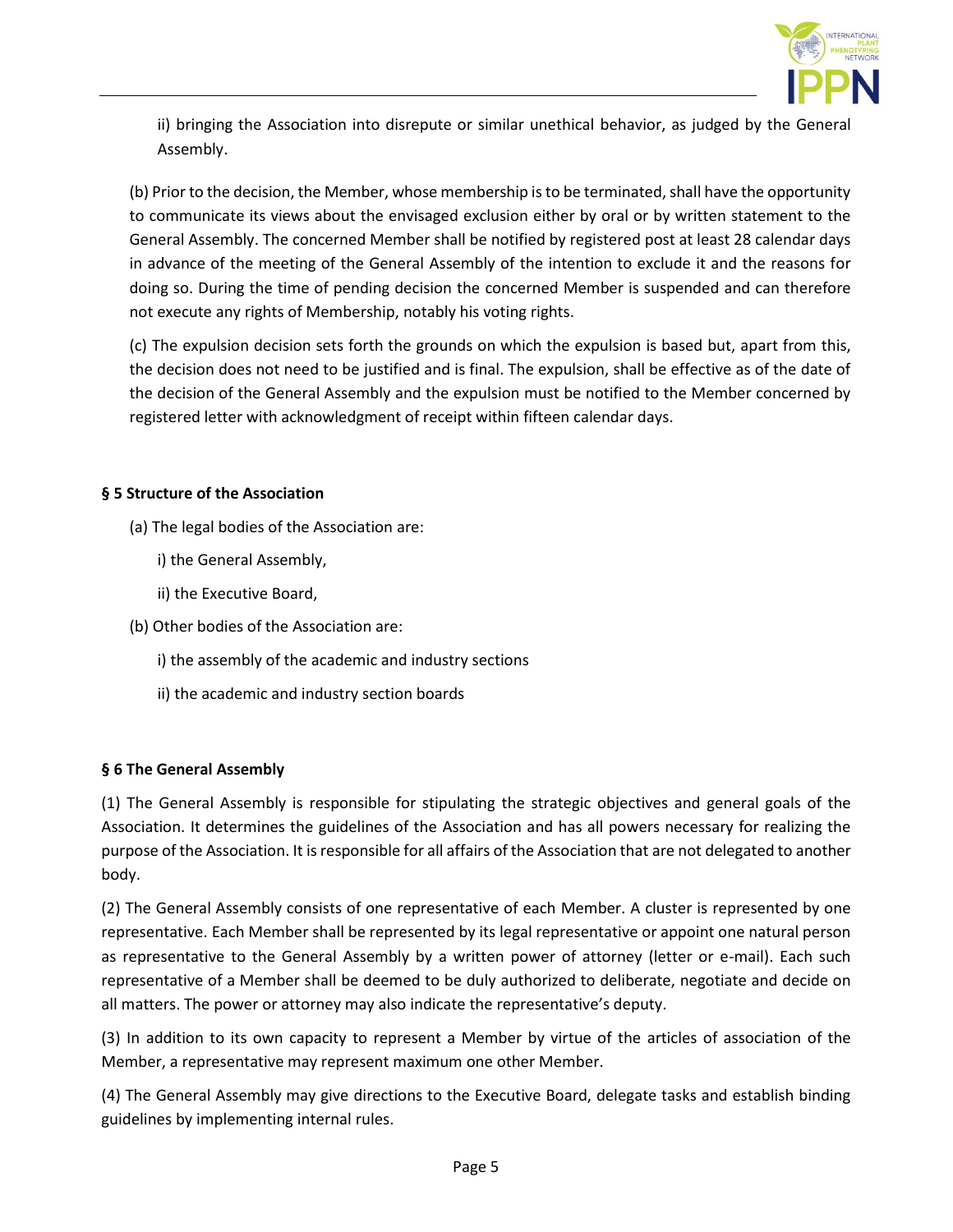

## **§ 7 Rules for meetings of the General Assembly**

(1) The General Assembly shall meet at least once a year.

(2) The Executive Board shall send the notification calling the meeting in writing at least two months before the symposium. The notification shall include the date, time, venue (if applicable) and draft of the agenda. The final agenda shall be sent to the Members no less than 10 calendar days before the meeting. Any items added to the agenda less than 10 days before the meeting can only be discussed at the meeting. Contributions may also be added during the annual general meeting if the participants at the general meeting agree.

(3) Participation in physical meetings by means of telephone or videoconferencing is possible.

(4) The chair of the Executive Board and the IPPN Coordination Officer may attend the meeting but are without voting rights. Meetings are chaired by the chair of the Executive Board unless the General Assembly decides otherwise.

(5) Minutes of meetings shall be recorded including the members present or represented, the business considered, any resolution on which a vote is taken and the result of the vote. The minutes shall be signed by the chair of the Executive Board and the IPPN Coordination Officer and distributed to the Members within one month after the meeting. Minutes are kept at the IPPN Coordination Office.

(6) An extraordinary General Assembly meeting shall be convened upon a request of 20% of the Members. The request shall include an agenda and state reasons for the request. The extraordinary General Assembly Meeting shall be held within two months after the request; the Executive Board shall send a notification calling the extraordinary General Assembly meeting within two weeks after receipt of the request. If the Executive Board does not send the notification for a meeting within two weeks after receiving the request, the requesting Members of the Association are entitled to call a meeting themselves.

#### **§ 8 Decisions of the General Assembly**

(1) Each Member present or represented has one vote. This applies also for a Member consisting of a cluster of academic institutions or industry partners.

(2) All votes will be taken by a show of hands and voice vote by telephone if applicable, unless the person chairing the meeting or three or more Members request a written vote (secret ballot)

(3) Unless otherwise provided for in these Statutes, the General Assembly may only validly proceed if the following quorum is met: 20% of the Members must be present or represented at the meeting. In case the quorum is not met, the Executive Board shall convene a new meeting within 60 days of the meeting which will have a quorum independent of the number of members present or represented at a meeting unless the Statutes provide otherwise.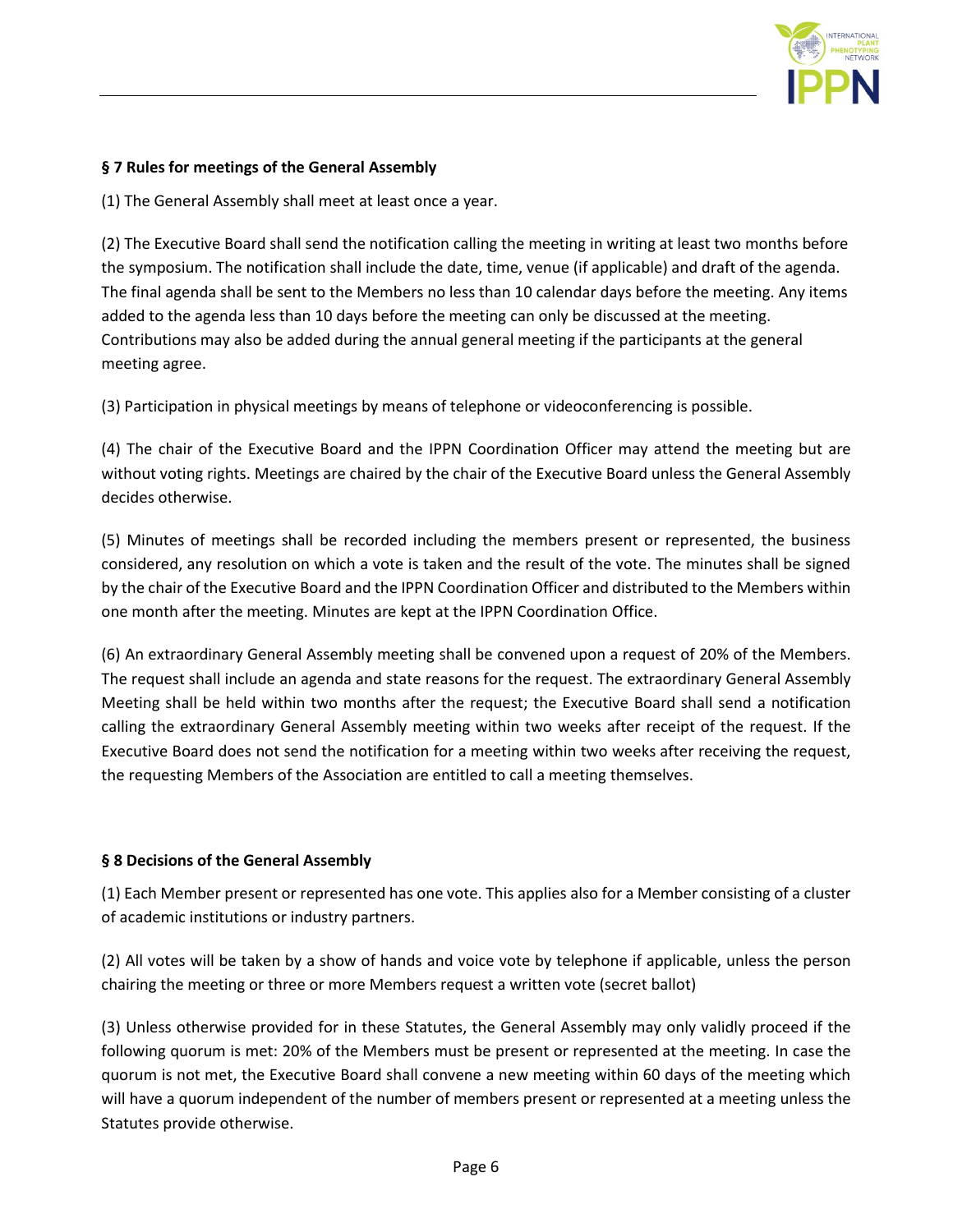

(4) The General Assembly takes its decisions by simple majority of the votes cast, unless these Statutes or binding legal provisions require a different majority. Abstentions are not counted in the voting result. In case of a tied vote the request is deemed to be rejected. In case of a tied vote for the election of candidates for office, e.g. for the Executive Board, a run-off ballot shall be held immediately between the candidates. The candidate with the most votes is then elected. These rules also apply for written and secret ballots.

(5) The following decision shall be taken by the General Assembly with a quorum requirement of 50% of the Members present or represented and simple majority of the votes cast:

i) the approval of the annual report and the annual accounts submitted by the Executive Board,

ii) the appointment and dismissal of the Executive Board with its chair and deputy, the Treasurer and the IPPN Coordination Officer,

iii) the approval of the budget plan for the next financial year.

(6) The following decision shall be taken by the General Assembly with a quorum requirement of 75% of the Members present or represented and majority of ¾ of the votes cast:

- i) determination of the amount of membership fees,
- ii) amendments of the Statutes of the Association,
- iii) expulsion of Members,
- iv) admission of new Members,
- v) dissolution of the Association,
- vi) determination of the receiver of the remaining funds of the Association in case of liquidation.

(7) In urgent matters, as may be determined by the Executive Board, the Members of the General Assembly may be asked by the Executive Board to take decisions by written resolutions (communicated to all Members by post, fax or email or any other means of communication), by conference call or by videoconference. With respect to conference calls and videoconferences, the procedures and requirements set forth in Article 7 (1) shall apply accordingly. Regarding written resolutions, the Members must be given at least 21 calendar days to respond. A Member not responding within this period shall be considered as not having participated in the vote. The majority and quorum requirements as well as any other provisions of this Article shall apply accordingly.

#### **§ 9 The Executive Board**

(1) The Board of Directors consists of five people: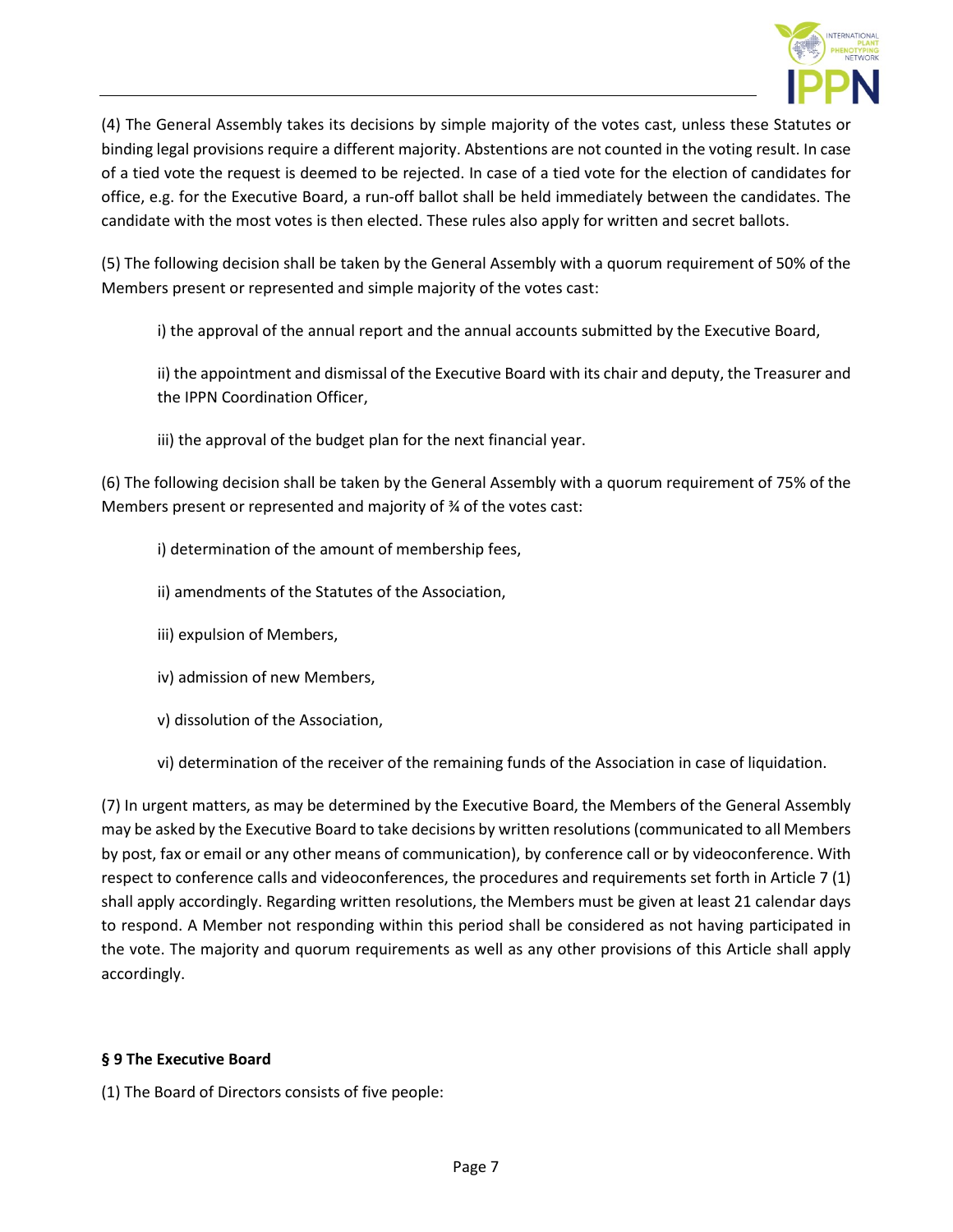

- i) a primary chair an academic elected at the General Assembly of the Association
- ii) one of the section chairmen elected to the academic section meeting and;
- iii) his or her deputy
- iv) one of the section chairpersons elected ti the industry section and;
- v) his or her deputy.

If there are no sections, the entire board will be elected by the general meeting. The Executive Board is supported by the IPPN Coordination Office. The Executive Board members are elected by the General Assembly for a period of four years effective from the date of the election. Reelection is possible.

- (2) The Executive Board is responsible for:
	- i) execution of the decisions of the General Assembly,
	- ii) management of the daily affairs of the Association,
	- iii) preparation of the annual report and the annual accounts,
	- iv) proposal for rules of procedure of the Association,
	- v) proposal of a budget plan and an activity plan,
	- vi) proposal regarding the amount of membership fees, due date and payment conditions,
	- vii) all affairs delegated by the General Assembly to the Executive Board,
	- viii) appointment of the IPPN Coordination Officer according to Article 12.

(3) In case of conflict of interest between the Association and a Member whose representative is serving as the Chair of the Executive Board or as another member of the Executive Board, that Chair or Executive Board member shall recuse himself and be replaced by another member of the Executive Board chosen by the General Assembly for the decision in question. For the purpose of this clause "conflict of interest" shall be defined as: any interest of a financial, commercial or personal nature of the Executive Board member or a close relative thereof which may appear to influence the said Chair or Executive Board member's decision.

(4) The General Assembly may dismiss the members of the Executive Board at all times. The tenure of an Executive Board member also ends by expiration of its term, resignation or death of the Executive Board member. In case a tenure ends before regular expiration of the term of an Executive Board member, the General Assembly shall make sure that a new Executive Board member is elected for the remaining term as soon as possible.

(5) The Executive Board shall adopt rules of procedure after prior approval by the General Assembly. The Executive Board meets two times a year. The meetings may also be held via videoconferencing.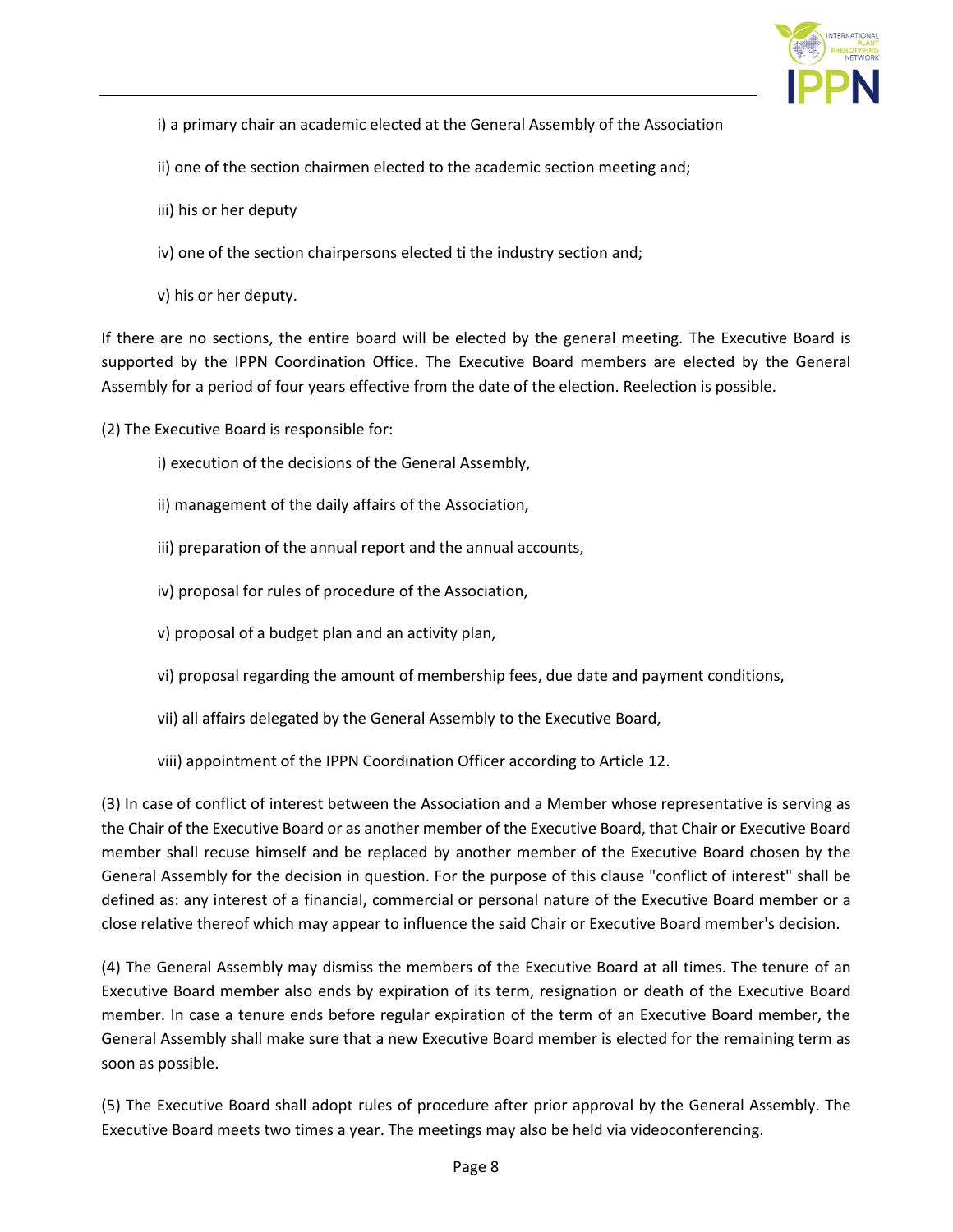

(6) Minutes of meetings shall be recorded, signed by the chair and kept at the IPPN Coordination Office at the disposal of Members.

(7) The Executive Board can delegate tasks to the IPPN Coordination Office.

(8) The Executive Board does not receive any compensation for its activity.

# **§ 10 The Sections of the Association**

(1) A section represents the interests of a group of members of the Association consisting of academic or industry members. A section consists of a section board with a section chairman and a deputy, who are elected by the section assembly and are involved in the Executive Board in accordance with § 9.1. A section meeting can be integrated into a general meeting, so that the section board can be elected at a general meeting by section members. The section board is assisted by the IPPN office. The members of the Board of Directors are elected by the members of the section for a period of four years from the day of the election. The section board will remain in office after the four-year period up until the next section or general meeting. Re-election is permitted.

(2) A section assembly can convene a section meeting, of which the board of Directors must be informed. The Association section is responsible for defining the strategic direction of the section and determining its guidelines, which must be approved by the Board of Directors.

(3) The section assembly consists of one representative for each member. Clusters are represented by a single representative. Each member is represented by a power of attorney (in writing or by e-mail) either by his/her legal representative or by an appointed natural person in the section assembly. Each representative of a member shall have the power to advise, negotiate, and decide on all matters. The power of attorney may also designate a deputy representative.

(4) In addition to representing his or her own institution, a representative may also represent a maximum of one other Association member.

(5) The agenda of the section meeting shall be organized through procedural rules, which shall be drawn up by the section assembly and confirmed by the general assembly.

(6) Members of section boards will not receive any remuneration for their activities.

# **§ 11 The Treasurer (***Kassenprüfer***)**

(1) The Treasurer is appointed by the General Assembly among the representatives of the members for a term of two years. Reelection is possible. The Treasurer must not be a member of the Executive Board.

(2) The Treasurer shall examine the appropriate use of financial resources of the Association. The Executive Board has to enable access to all documents. The Treasurer reports on the audit at the annual General Assembly Meeting.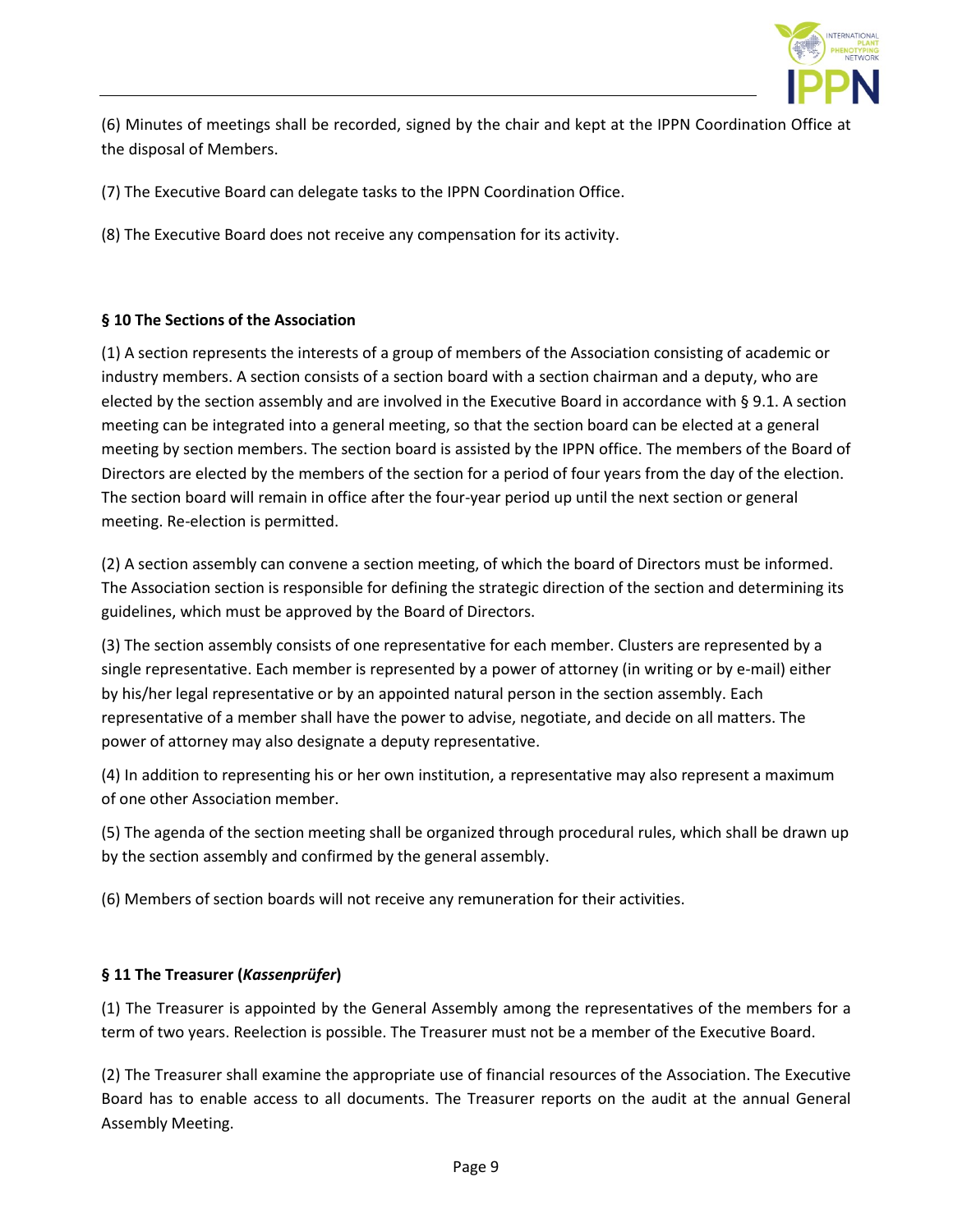

(3) In case of conflict or financial incongruities each Member is entitled to assign an independent Auditor for review at his own expense.

# **§ 12 IPPN Office**

(1) The IPPN Coordination Office is located at the location of the Association, managed by the IPPN Coordination Officer and financed from the membership fees.

(2) The IPPN Coordination Office supports the activities of the Executive Board and reports to the Executive Board and the General Assembly.

## **§ 13 Representation of the Association**

(1) The Association shall be represented in court and out of court by one Member of the Executive Board.

(2) The IPPN Coordination Officer shall individually represent the Association with respect to all acts in relation to the tasks delegated to the IPPN Coordination Office and also in court proceedings within the limits of the delegated tasks, and shall not be obliged to offer proof to third parties of a prior decision of the Executive Board.

#### **§ 14 Final provisions**

(1) If any provisions of these Articles are invalid, the remaining provisions shall nevertheless remain effective. The Executive Board has to replace it with provisions that come next with the meaning and purpose of the invalid provisions; the General Assembly may replace the invalid provisions with new provisions recommended for approval by the Executive Board.

(2) Amendments which are necessary for registration of the Association in the register, to obtain and maintain the non-profit status or for other compelling legal grounds, the Executive Board may decide by a simple majority.

(3) In addition, the statutory provisions shall apply to the Association.

## **- Conclusion of the Articles of Association -**

Authorization for registration of the Association and for amendments

The founding members, who signed the articles of Association, hereby grant each member of the Executive Board authority to apply for registration of the Association in the respective register of associations and to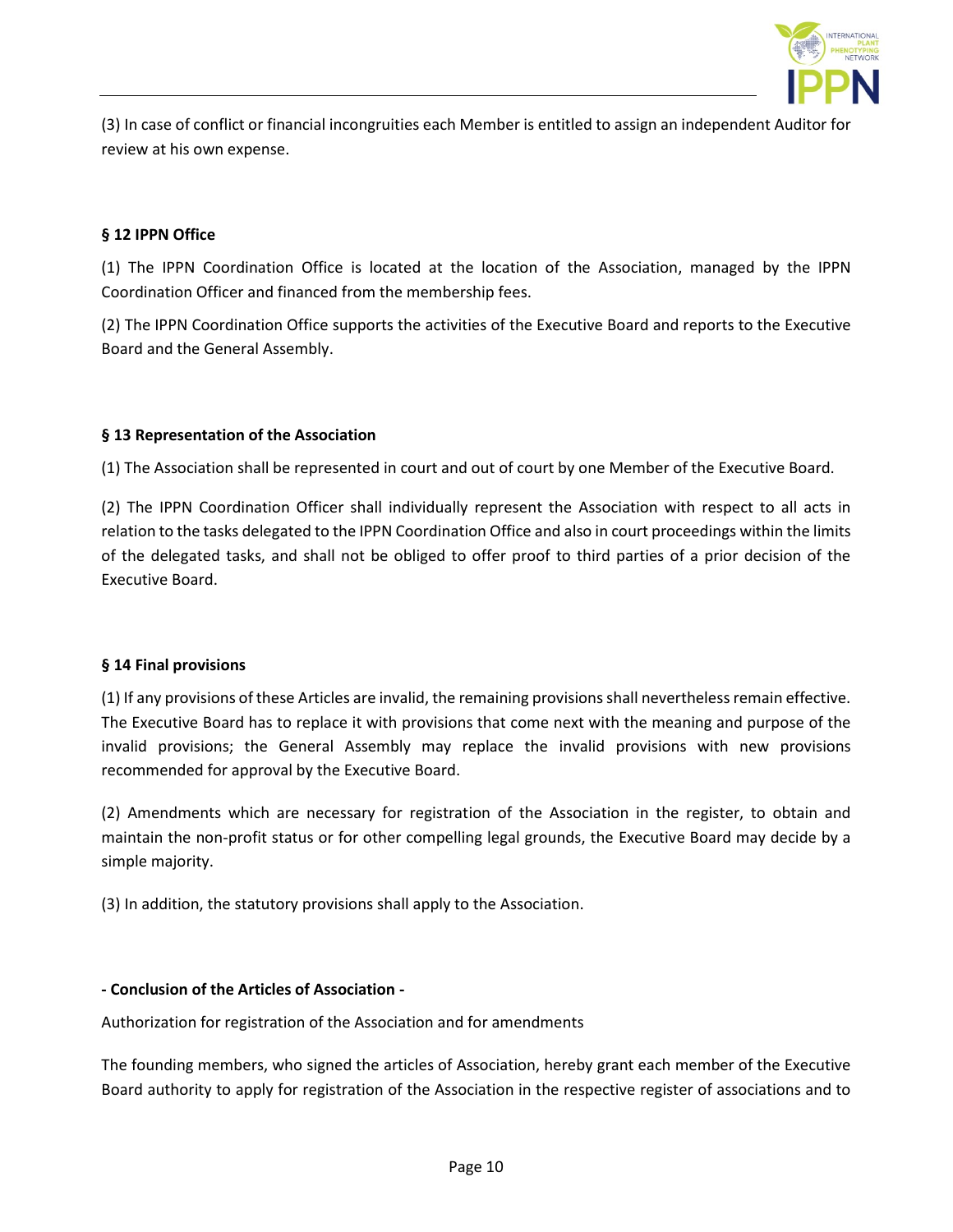

amend the articles of Association, in as far as this is required for registration of the Association in the register and to obtain the common public interest.

The authorization ends with the registration of the Association in the register and access of the decision of the competent tax office that the Association is of common public interest.